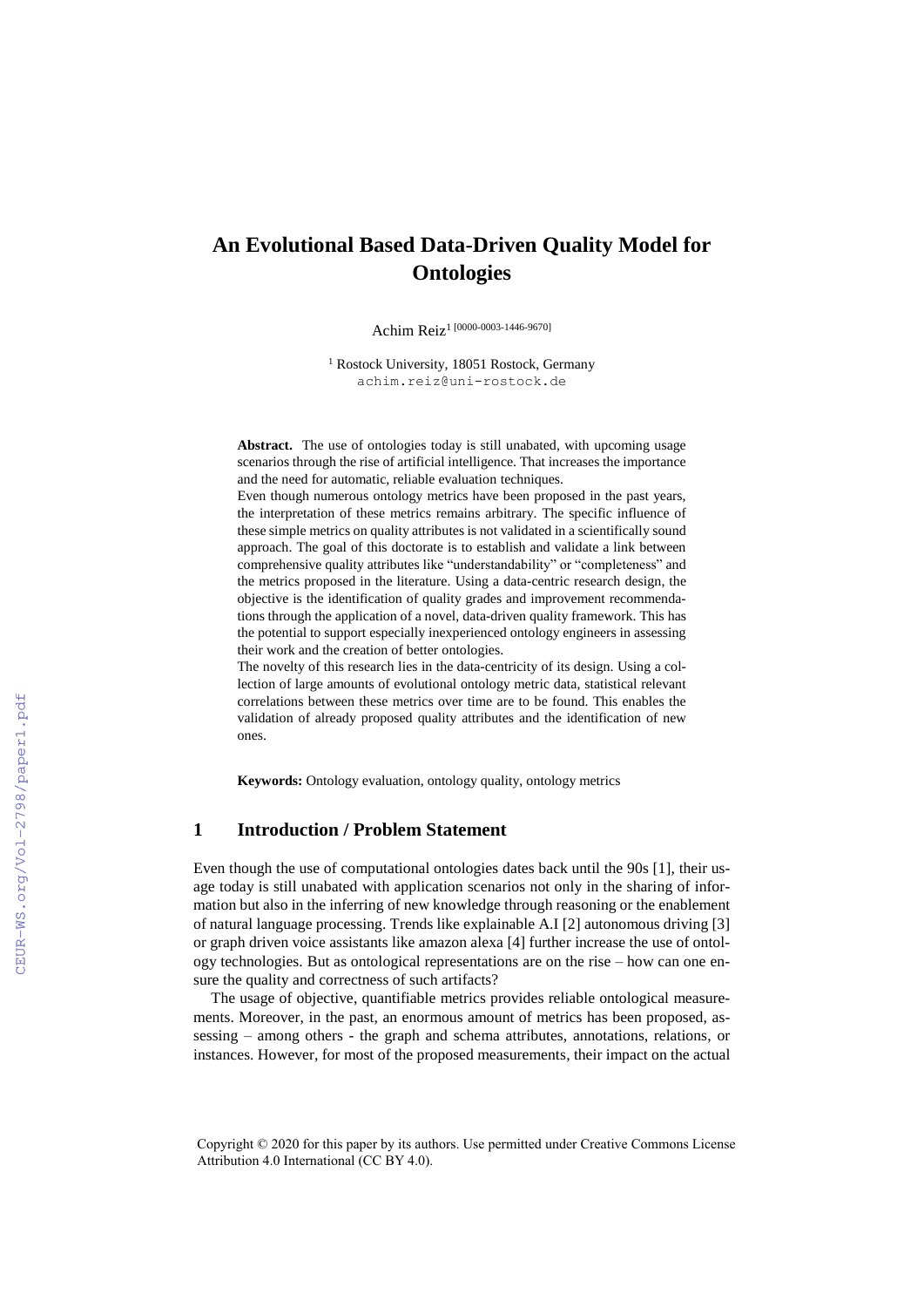quality is not researched systematically. For example, how, and in what kind of composition do the metrics proposed by Tartir et al. in the OntoQA-Framework [5] influence the understandability of an ontology? How does Gangemi et al.'s graph metrics [6] influence the reusability of an ontology? The impact of specific metrics on particular quality attributes is often not described and if so, not validated in an empirically sound approach. Even though the missing validation of the proposed metrics is criticized in many papers [7–9], it has not yet experienced great attention from the research community. Further, most of the metrics stay isolated due to their heterogeneous structure, degree of formality, and different objectives [10].

These shortcomings hinder the explanatory power and comprehensibility of ontology metrics. Especially inexperienced modelers are facing challenges selecting the right metrics for the right goals. Even though the ontology metrics are calculated objectively, their interpretation remains subjective [11].

Validated measurements of ontology quality attributes can help modelers to develop high-quality ontologies based on their aimed usage scenario. The envisioned purpose of this Ph.D. project is a translation of the abstract metrics into measurements for highlevel quality dimensions like, among others, "completeness", "clarity", or "adaptability". As a side effect, based on the calculated quality score, improvement recommendations can be derived, highlighting the artifacts that are the most influential factors for each quality dimension. In effect, it is expected that this can not only lead to better ontologies but in the long term also to better-trained modeling workforce.

# <span id="page-1-0"></span>**2 Related Work**

Related work for this research endeavor originates from the field of ontology evaluation. Over the past years, various evaluation methods have been proposed. The following section discusses the most influential and relevant publications and motivates this doctoral research through the shortcomings of the earlier approaches.

Often referenced is the categorization by Burton-Jones et al. into syntactic, semantic, pragmatic, and social quality within a total of 10 associated metrics [7]. This paper already assigns metrics to quality constructs like lawfulness or clarity. Nevertheless, the framework heavily depends on user inputs, one has to provide weights for the metrics and their aggregation. The overall 14 user-assigned weights make the application of this quality framework arbitrary, the practical implications for this framework regarding attributes like ontology reuse, understandability, or computational efficiency are not examined.

OntoQa by Tartir et al. provides another set of metrics categorized in schema, class, and knowledge base metrics. Even though an interpretation is provided for most of the results, a holistic view on the ontology is missing and the metrics stay isolated [5].

Duque-Ramos et al. adapted the software quality framework SQuaRE towards ontologies, naming it OQuaRE. Here, ontologies are measured using 14 metrics. For these measurements, threshold values are provided for the grading into a numerical scale from 1 to 5. Further, these metrics are mapped to some quality characteristics like testability or modularity [12]. Using an expert evaluation, the relation between the quality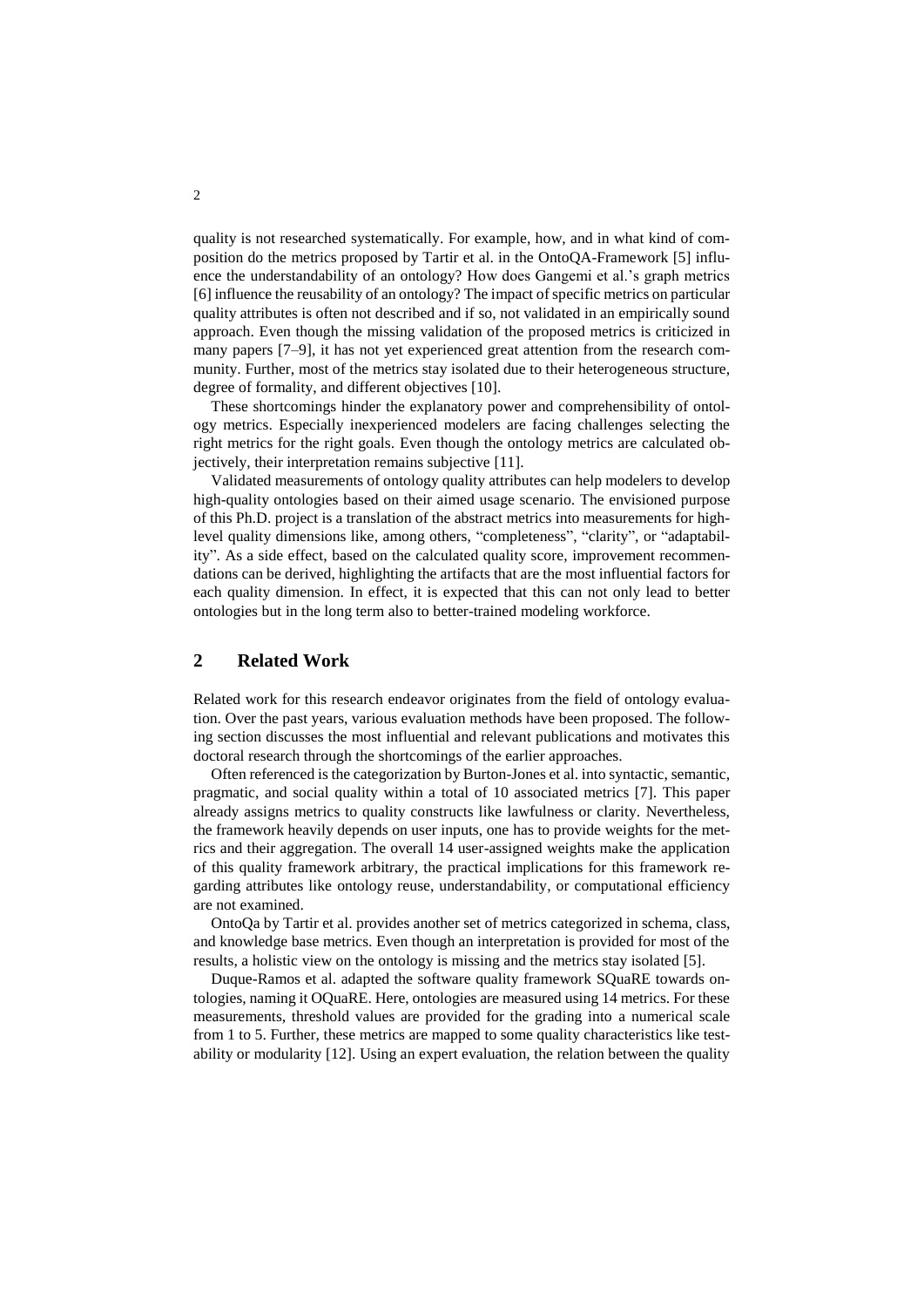attributes and the calculated metrics were empirically validated [13]. The maturity of this framework regarding the validation of metrics and their linkage to quality attributes exceeds the other approaches. However, even though the relationship between metrics and quality dimensions were established, this relationship merely associates the calculated metrics to quality attributes, without proposing a composition.

A recent review on metrics by Lourdusamy and John came to the same conclusion and criticized the missing holistic view on ontologies as well as the lack of empirical validation [14].

Most of the current approaches just hypothesize the combination of the isolated metrics into intuitive, comprehensive quality aggregations. Even if a validation is performed, it is often done in a rather narrow quantitative study with limited significance. In conclusion, metrics for ontologies are already researched extensively, the room for novelties in that area is limited. To ensure a useful application though, these proposed metrics need to be validated and set into a useful context. This context can be provided by the development of a holistic ontology quality framework as proposed in this Ph.D. proposal.

### **3 Research Questions**

In the previous sections, current challenges were outlined regarding the support of (especially inexperienced) knowledge engineers using empirically validated quality measurements and improvement recommendations. The following research questions are derived based on the identified shortcomings of the approaches currently available:

#### **3.1 RQ 1: How do Ontology Metrics Develop over the Evolution of Ontologies?**

Ontology metrics just provide a snapshot of an artifact that is itself dynamic. Taking into account historical data, the evolvement of the ontology can be made visible. As Malone et al. stated, ontologies develop in different stages, that all come with specific characteristics regarding the performed changes [15]. It is expected that these stages can be identified using the historical development of the calculated metrics. The maturity level of an ontology then indicates the kind of assessment and evaluation that is needed to rate and improve the model.

#### **3.2 RQ 2: How do Ontology Metrics Correlate with Each Other, and how do these Correlations form Comprehensive Quality Dimensions?**

The next research question is concerned with the correlations between metrics. The combination of multiple isolated metrics into comprehensive quality attributes is expected to raise the understandability of the evaluation. The validation based on a statistical analysis of a large metric repository ensures their significance. Further, the decrease in the amount of shown measurements can improve the comparability between ontologies.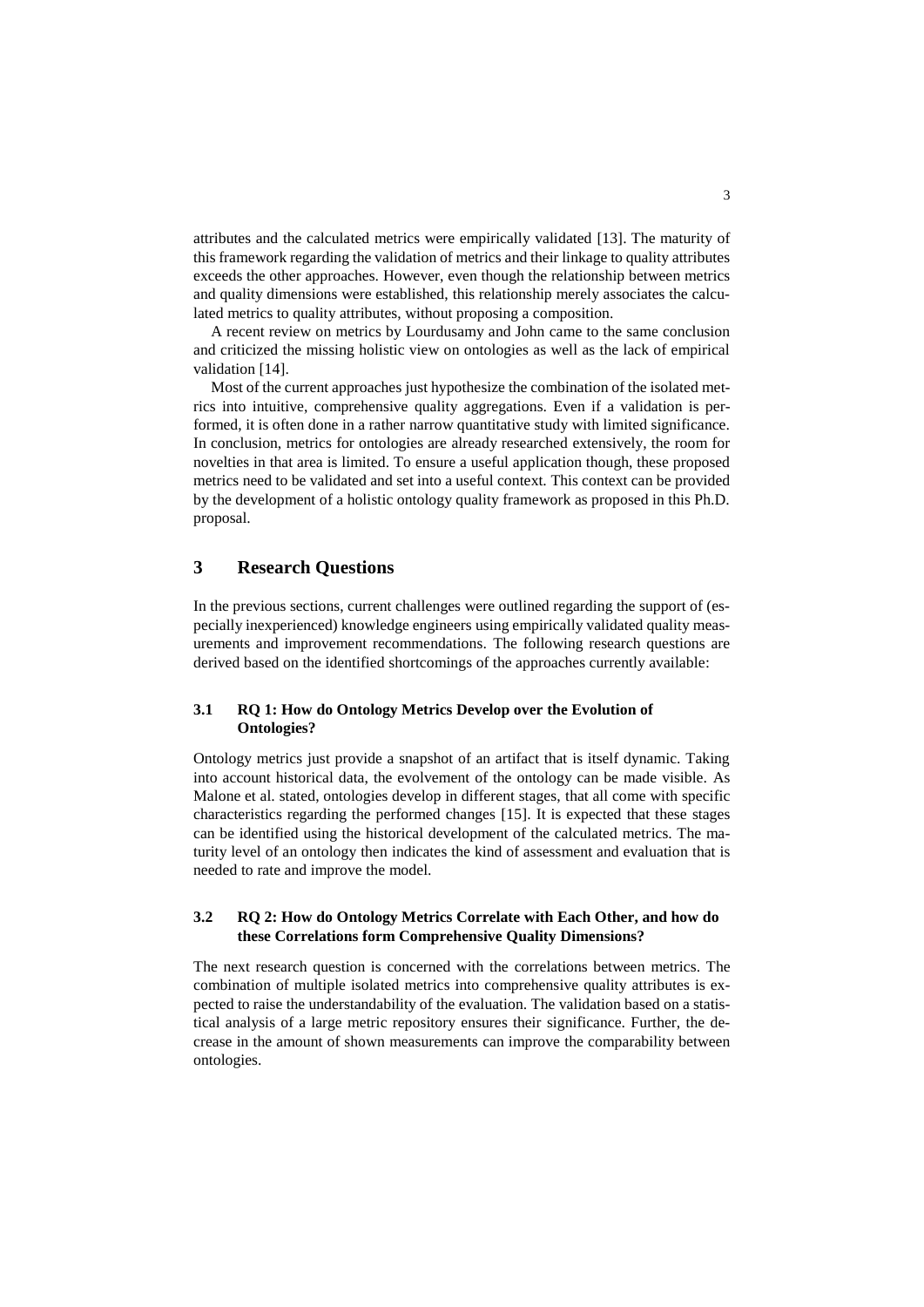#### **3.3 RQ 3: Under what Condition is the Quality of an Ontology Sufficient for a Given Use-Case?**

To be able to infer a quality indication out of measurements, an interpretation of these values is obligatory. Without guidance, their interpretation remains arbitrary, especially for inexperienced ontology engineers. Based on the analysis of large ontology repositories, their use-cases, and their respective threshold-values for other metrics, the goal is to research quality scores that are common for often used knowledge representations. These common threshold values can be taken as a threshold recommendation for future ontology developments.

#### **3.4 RQ 4: Which Improvement Recommendation can be Derived from the Metric Calculations?**

The awareness of the quality of an artifact is indispensable for its improvement. However, especially for inexperienced knowledge engineers, a pure numerical assessment is not sufficient to ensure the creation of better ontologies. It is argued that the inexperienced workforce needs more support in the form of recommendations. Based on the quality attribute calculations that are the output of RQ 2 and their suggested scores that are the output of RQ 3, the goal is to derive modeling recommendations out of the assessed characteristics. These scores enable the modeler to fix the weaknesses in his ontology design that have the most significant impact on the respective quality score.

# **4 Research Plan and Preliminary Results**

This section highlights the current methodological plan, as well as steps that have been achieved so far. Especially the former is subjected to changes in the future, as the maturity of this research grows.

#### **4.1 Development of the Technical Prerequirements**

As stated in sectio[n 2,](#page-1-0) most of the current approaches are based on argumentative quality aggregations and limited statistical validation. The approach proposed for this doctorate follows a more data-centric paradigm. Based on the extensive analysis of sizeable evolutional data sets, metric correlations out of literature shall either be validated or new ones detected. The data will be collected through the tool "OntoMetrics" of Rostock University. First proposed in 2016 by Lantow [16], it offers 81 metrics, mostly based on the work of [17] and [5]. While it currently just supports the analysis of single ontology files, in the future, the tool will be extended towards support for git repositories and an easy to use GitLab and GitHub<sup>1</sup> interface. All metrics of the analyzed data

 $\overline{a}$ 

4

gitlab.com, github.com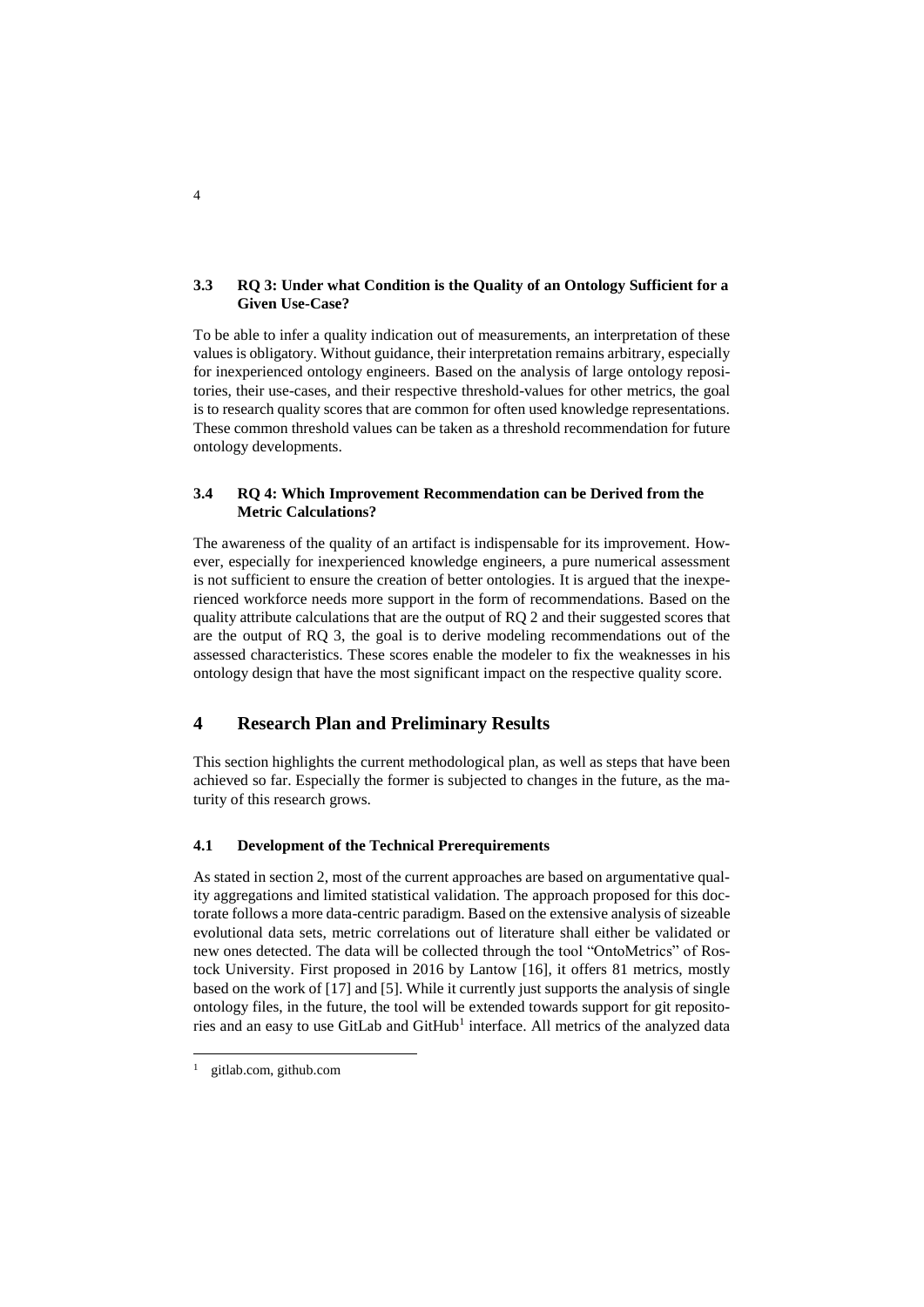sets will be stored for analysis. It is expected that the further development of the OntoMetrics-tool increases its usage and enables a growing database of analyzed ontologies. Recently, a large-sized company approached Rostock University for collaboration in assessing their ontologies. The collaboration with this industry partner can also lead to a growing database of collected ontology metrics.

#### **4.2 Methodical Blueprint for Answering the Research Questions**

As soon as enough data is collected to infer valid correlations, the answering of the research questions can begin. The planned methodological process is shown in figure 1 below. As the research is still in an early stage, the outlined process may be subjected to changes in the future.



**Fig. 1.** Research Questions, the planned methodological proceedings, and their outcomes

The research question 1 is at first concerned with the description of the gathered data. An initial overview of how the various ontologies differ can provide an insight into the variance of metrics as well as their historical development. It guides the deriving of the metric aggregations for the next research question, RQ2. These aggregations shall include compositions of metrics into comprehensible quality dimensions like "understandability", "reusability", "learnability" and more. The creation of the metric compositions can be based on mere data analysis using statistical data mining approaches, from already proposed metric aggregations in the literature or a combination of both.

The distinctive feature between this and previous research is the intense focus on the data-centric validation of the measurements. Using the various analyzed ontologies, it is expected to see that identified commonalities are to be true not only for a limited set of ontologies but for a statistically relevant proportion of the ontologies that are available for analysis.

As the measurements are identified and validated, the next step for RQ3 is now to find common, recommended threshold values for these metrics. Most likely, a prior classification of the ontology is necessary – an upper-level ontology will look different than a task-dependent domain ontology. With the metrics repository, it is expected to derive threshold values for evaluation scores for the quality framework. An example of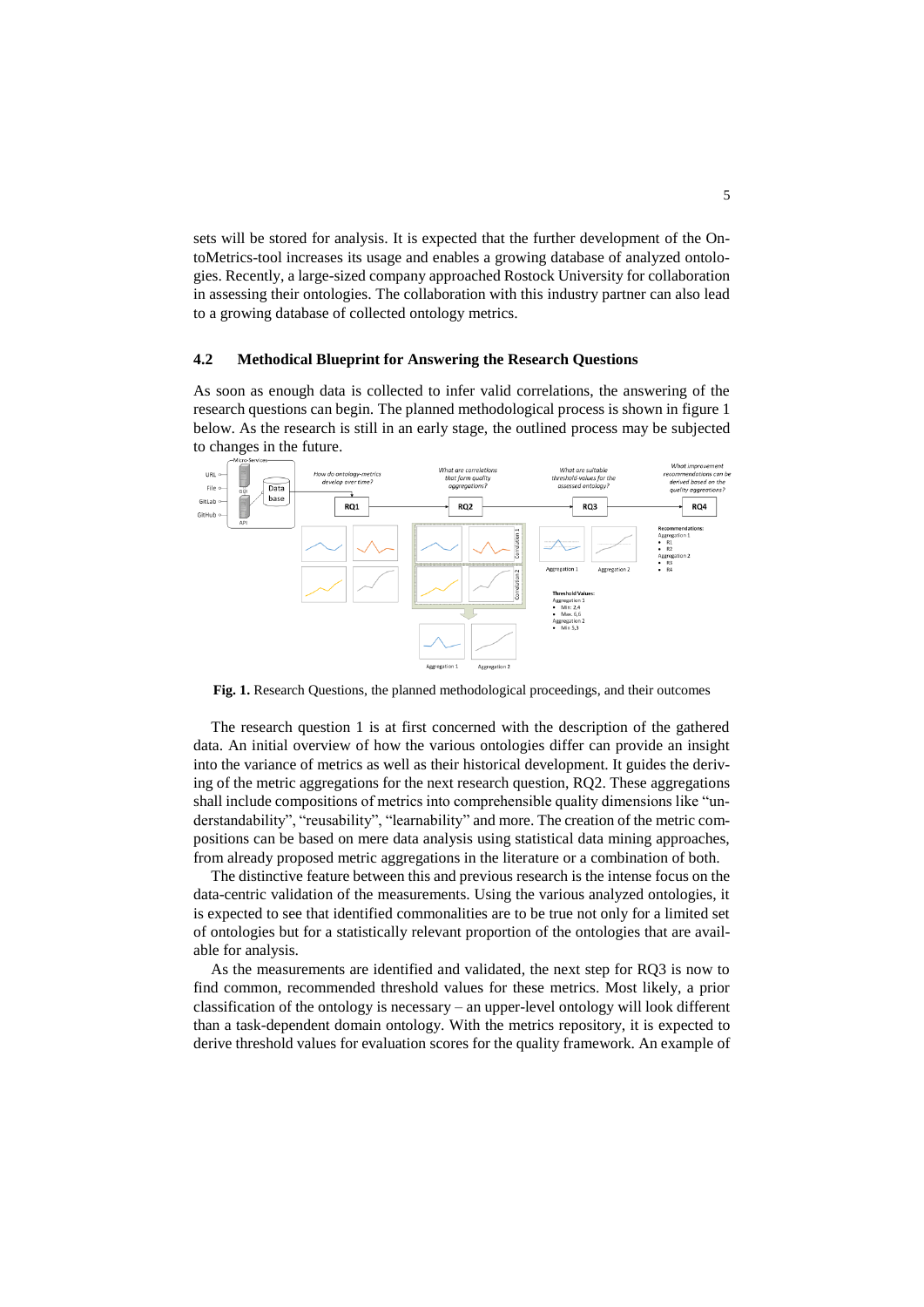this threshold could be that most mature, often used domain ontologies have an "understandability" of at least 4.3. This enables the ontology engineer to directly compare his work against other ontologies that he knows or that that are used in his organization, while at the same time having an idea when a desirable quality level is reached.

The metrics compositions that are the output of RQ2 are in the latter also the input for RQ4. As ontologies get analyzed using these measurements, there are metrics within these compositions that may have a significant impact on the calculated score. They can be, therefore, identified as the most essential items to improve.

# **5 Evaluation of the Research**

The created metric compositions for the measurement of quality attributes of RQ2 and the created threshold values of RQ3 are based on statistical analysis. Using further collected test-data, the mathematical validity of the metric aggregations can be proven. But a mere mathematical construct does not guarantee the usefulness to the consumer of such metrics. To perform this kind of user-centric evaluation and therefore ensure that the research questions are answered to a sufficient degree, a last evaluation stage is required. The embodiment of this affirmative study is not yet decided. There are, however, various ideas for confirmative studies.

An often-used approach for the validation of usefulness to the user is a quantitative survey. Here, it is possible to question the perceived level of experience, as well as the perception of the usefulness of the various quality measurements.

In the beginning, we set up the hypothesis that especially inexperienced users tend to need automatical supported guiding using an empirically grounded evaluation tool. To connect the perceived impact of the tool with reality, the survey could be aligned with metrics and metadata out of the git repositories. For some metrics, the metadata can give a clear indication for its validity: Reusability, for example, should be visible in downloads or forks. If the questionnaire before also captured the user name of a given repository service, then a direct link between the perceived quality of individual users and their performance can be established. Higher perceived productivity should affect the number and size of commits. An improved perceived personal performance should be observable through more elaborate modeling techniques, thus resulting in an improved metric rating for their contributions. Using this approach, the actual effect of the proposed metrics on the performance of the modeler can be observed.

#### **6 Discussion and Further Outlook**

At a first glimpse, the field of ontology evaluation seems to be mature. The technology exists since the early 90s, and much work has been published. However, as outlined in section 2, today's ontology evaluation approaches lack a sound empirical validation and the translation into human understandable, reliable metrics. This shortcoming is getting addressed with this doctorate. This research can help especially inexperienced knowledge engineers to create better ontologies by providing comprehensible, reliable feedback, including improvement recommendations.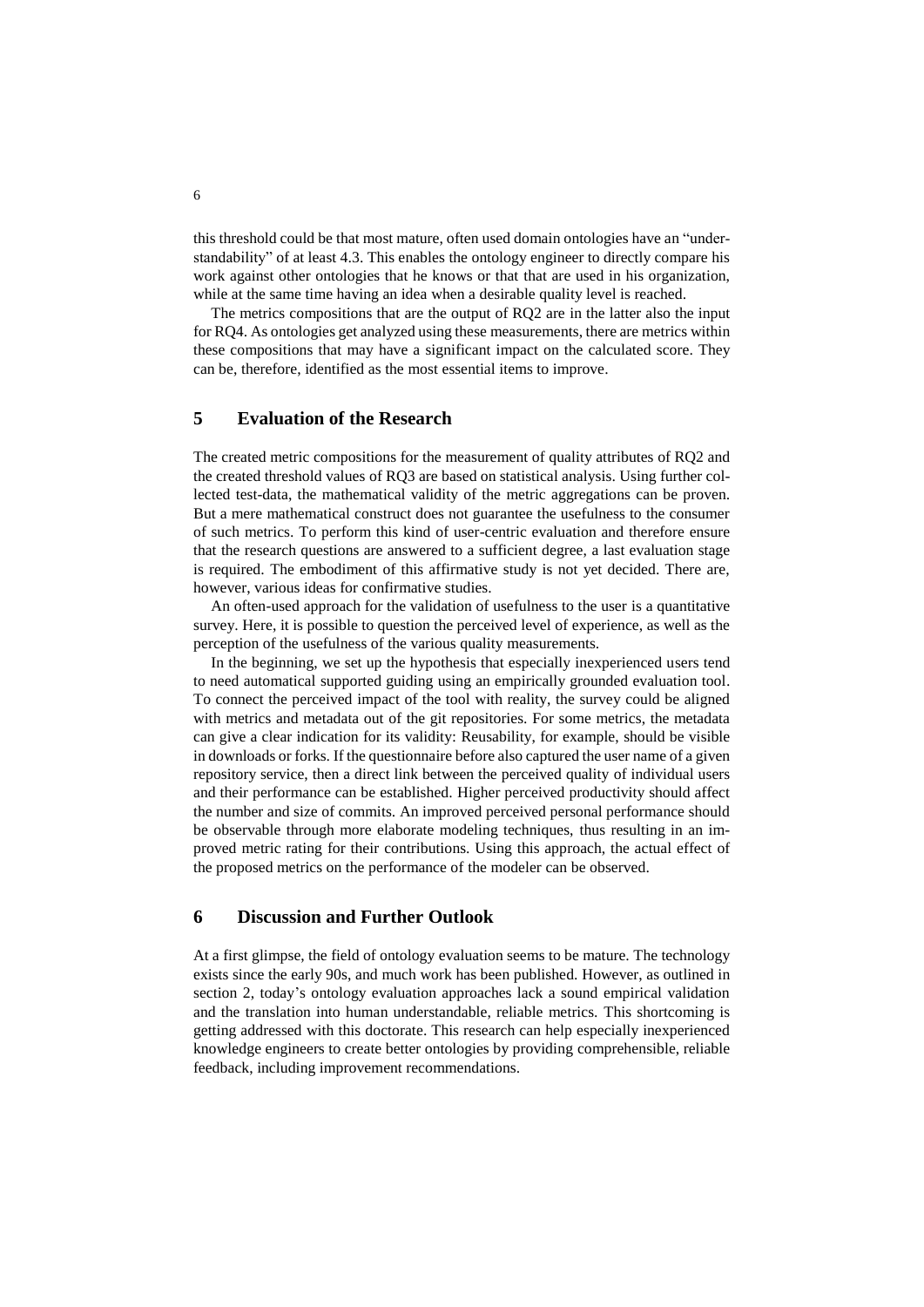This research is focused on the structural attributes of ontologies. Measurement methodologies that require additional input like golden standard, data-driven, or task/application based [18] are not in the scope of this research. It is therefore not assessed whether an ontology that might be not sufficient from a structural perspective excels in a specific usage scenario. It is likewise not planned to include user ratings or domain terminology coverage into the quality measurements. Nonetheless, further research might consider the combination of different methodologies with the result of this scientific work.

The collection of data is the main requirement for the planned research activities. As stated in section 4, the tool "OntoMetrics" will be the foundation for further data collection activities and is getting developed towards the integration of historical data and repository services. As soon as these services are integrated, public available ontologies like the gene ontology<sup>2</sup> can be analyzed towards a first outlook on RQ1, while the tool builds up a more extensive user base and therefore collects more data.

The acceptance of the tool OntoMetrics and the associated data gathering is an essential activity for the success of this research. The size and quality of the database will strongly affect the quality and validity of the research, as well as the next steps. Recently, the respective tool has gained some interest not only by researchers but also by industry partners, further collaboration is planned. This supports our hypothesis for a need for better evaluation of the growing amount of ontologies and motivates further the optimism for the success of this data-driven ontology evaluation research.

**Acknowledgment.** I would like to give special thanks to Prof. Kurt Sandkuhl for his mentoring and support.

# **References**

- 1. Ginsberg, M.L.: Knowledge interchange format. The KIF of death. AI Magazine **12**, 57– 63 (1991)
- 2. Futia, G., Vetrò, A.: On the Integration of Knowledge Graphs into Deep Learning Models for a More Comprehensible AI—Three Challenges for Future Research. Information (2020). https://doi.org/10.3390/info11020122
- 3. Kaleeswaran, A.P., Nordmann, A., Mehdi, A.u.: Towards Integrating Ontologies into Verification for Autonomous Driving. In: Suárez-Figueroa, M.C., Cheng, G., Gentile, A.L., Guéret, C., Keet, C.M., Bernstein, A. (eds.) Proceedings of the ISWC 2019 Satellite Tracks, Auckland, New Zealand, 10/26/2019 - 10/30/2019 (2019)
- 4. Kollar, T., Berry, D., Stuart, L., Owczarzak, K., Chung, T., Mathias, L., Kayser, M., Snow, B., Matsoukas, S.: The Alexa Meaning Representation Language. In: Bangalore, S., Chu-Carroll, J., Li, Y. (eds.) Proceedings of the 2018 Conference of the North American Chapter of the Association for Computational Linguistics. Human Language Technologies, New Orleans, U.S., 06/01 - 06/06/2018, pp. 177–184. Association for Computational Linguistics (2018). https://doi.org/10.18653/v1/N18-3022

 $\overline{a}$ 

<sup>2</sup> https://github.com/geneontology